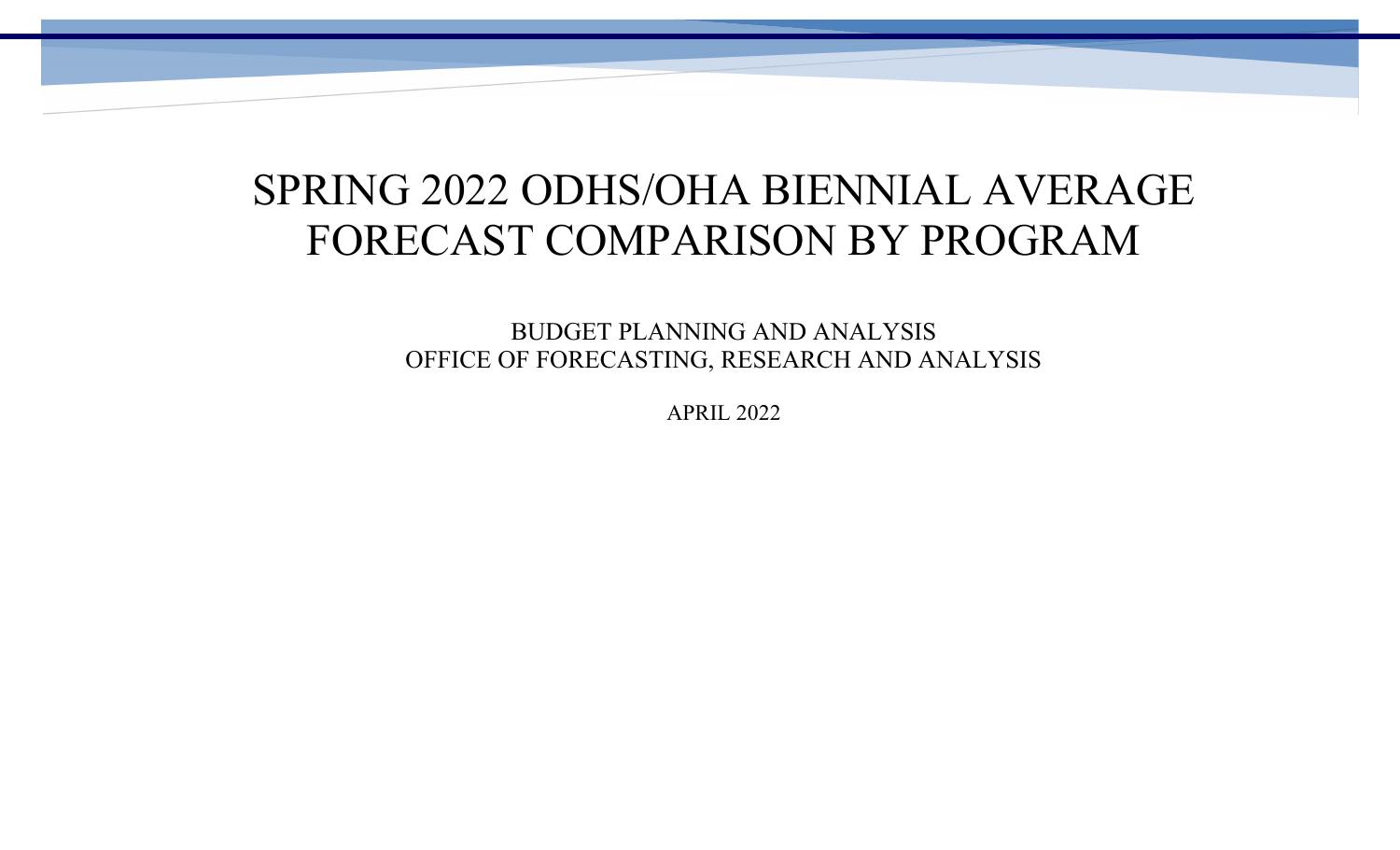## **OREGON DEPARTMENT OF HUMAN SERVICES**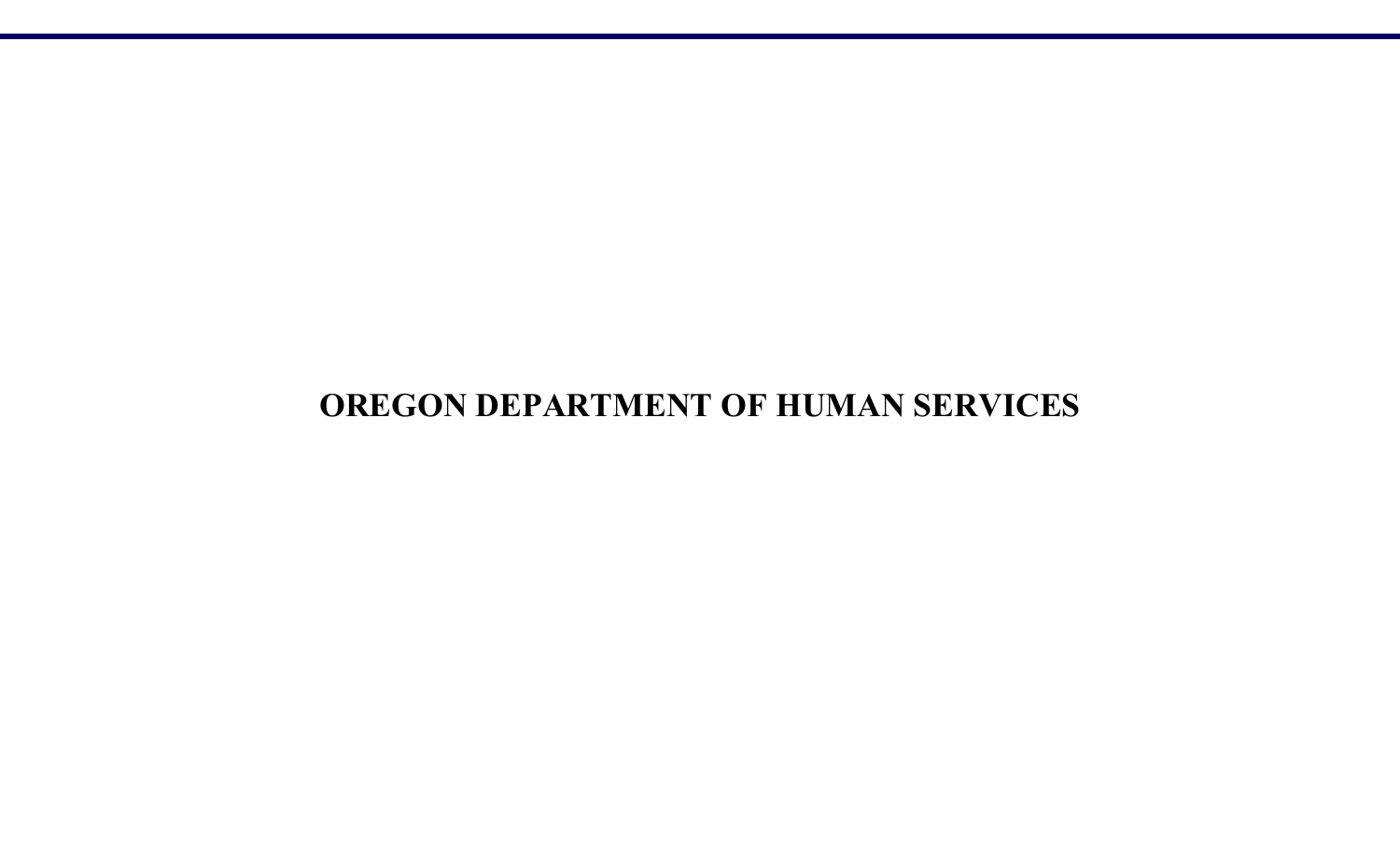## **Self-Sufficiency Programs Biennial Average Forecast Comparison**

|                                                                                   | 2021-23 Biennium    |                       |                | <b>Spring 2022 Forecast</b><br>% Change |         |         |           | % Change                  |
|-----------------------------------------------------------------------------------|---------------------|-----------------------|----------------|-----------------------------------------|---------|---------|-----------|---------------------------|
|                                                                                   | Fall 21<br>Forecast | Spring 22<br>Forecast | Change         | <b>Between</b><br>Forecasts             | 2021-23 | 2023-25 | Change    | <b>Between</b><br>Biennia |
| <b>SELF-SUFFICIENCY PROGRAMS</b>                                                  |                     |                       |                |                                         |         |         |           |                           |
| <b>Supplemental Nutrition Assistance Program (Households)</b>                     |                     |                       |                |                                         |         |         |           |                           |
| Children, Adults and Families                                                     | 222,605             | 257,119               | 34,514         | 15.5%                                   | 257,119 | 227,166 | $-29,953$ | $-11.6%$                  |
| Aging and People with Disabilities                                                | 148,509             | 157,968               | 9,459          | 6.4%                                    | 157,968 | 152,705 | $-5,263$  | $-3.3\%$                  |
| <b>Total SNAP</b>                                                                 | 371,114             | 415,087               | 43,973         | 11.8%                                   | 415,087 | 379,871 | $-35,216$ | $-8.5\%$                  |
| <b>Temporary Assistance for Needy Families (Families:</b><br><b>Cash/Grants</b> ) |                     |                       |                |                                         |         |         |           |                           |
| One-Parent                                                                        | 13,141              | 14,558                | 1,417          | 10.8%                                   | 14,558  | 13,838  | $-720$    | $-4.9%$                   |
| Two-Parent                                                                        | 2,696               | 2,920                 | 224            | 8.3%                                    | 2,920   | 2,933   | 13        | $0.4\%$                   |
| <b>Total TANF</b>                                                                 | 15,837              | 17,478                | 1,641          | 10.4%                                   | 17,478  | 16,771  | $-707$    | $-4.0\%$                  |
| <b>TANF Employment Payments</b>                                                   | 875                 | 961                   | 86             | 9.8%                                    | 961     | 1,091   | 130       | 13.5%                     |
| <b>Pre-SSI</b>                                                                    | 135                 | 137                   | $\overline{2}$ | 1.5%                                    | 137     | 135     | $-2$      | $-1.5%$                   |
| <b>Temp. Assist. For Dom. Violence Survivors (Families)</b>                       |                     |                       |                |                                         |         |         |           |                           |
| TA-DVS: with Payment                                                              | 193                 | 276                   | 83             | 43.0%                                   | 276     | 295     | 19        | 6.9%                      |
| TA-DVS: without Payment                                                           | 709                 | 747                   | 38             | 5.4%                                    | 747     | 729     | $-18$     | $-2.4\%$                  |
| <b>Total TA-DVS</b>                                                               | 902                 | 1,023                 | 121            | 13.4%                                   | 1,023   | 1,024   |           | $0.1\%$                   |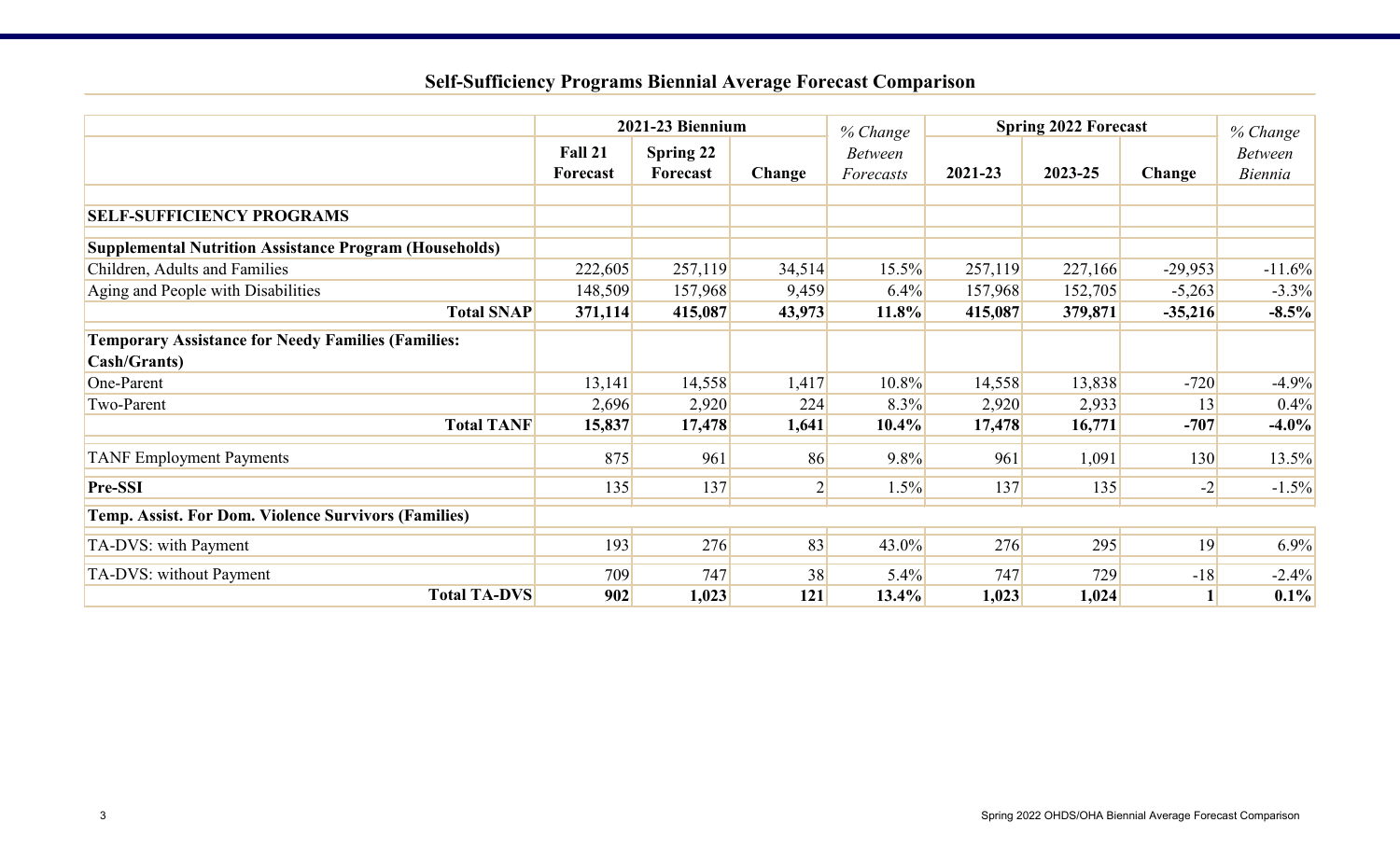|                                 | 2021-23 Biennium           |                       |        | % Change                    | <b>Spring 2022 Forecast</b> |         |        |                                       |
|---------------------------------|----------------------------|-----------------------|--------|-----------------------------|-----------------------------|---------|--------|---------------------------------------|
|                                 | Fall 21<br><b>Forecast</b> | Spring 22<br>Forecast | Change | <b>Between</b><br>Forecasts | 2021-23                     | 2023-25 | Change | % Change<br><b>Between</b><br>Biennia |
|                                 |                            |                       |        |                             |                             |         |        |                                       |
| <b>CHILD WELFARE (Children)</b> |                            |                       |        |                             |                             |         |        |                                       |
|                                 |                            |                       |        |                             |                             |         |        |                                       |
| <b>Adoption Assistance</b>      | 10,438                     | 10,312                | $-126$ | $-1.2\%$                    | 10,312                      | 9,977   | $-335$ | $-3.2\%$                              |
| Guardianship Assistance         | 2,334                      | 2,405                 | 71     | $3.0\%$                     | 2,405                       | 2,453   | 48     | $2.0\%$                               |
| Out of Home Care <sup>1</sup>   | 5,346                      | 5,119                 | $-227$ | $-4.2\%$                    | 5,119                       | 4,895   | $-224$ | $-4.4%$                               |
| Child In-Home                   | 1,274                      | 1,228                 | $-46$  | $-3.6\%$                    | 1,228                       | 1,208   | $-20$  | $-1.6\%$                              |
| <b>Total Child Welfare</b>      | 19,392                     | 19,064                | $-328$ | $-1.7\%$                    | 19,064                      | 18,533  | $-531$ | $-2.8%$                               |

## **Child Welfare Biennial Average Forecast Comparison**

1. Includes residential and foster care.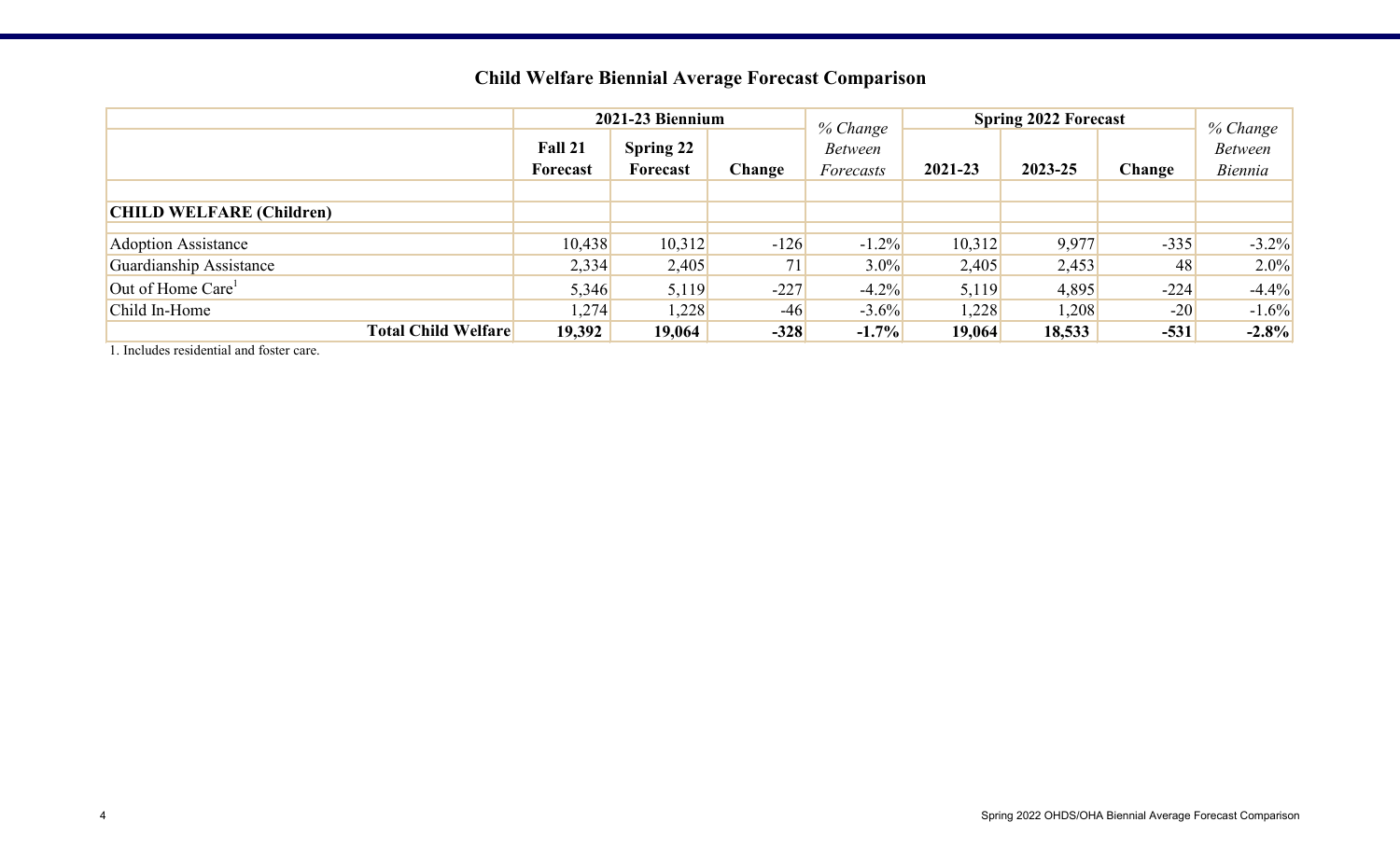|                                                   | 2021-23 Biennium |                  |                | % Change       | <b>Spring 2022 Forecast</b> |         |                  |                |
|---------------------------------------------------|------------------|------------------|----------------|----------------|-----------------------------|---------|------------------|----------------|
|                                                   | Fall 21          | <b>Spring 22</b> |                | <b>Between</b> |                             |         |                  | <b>Between</b> |
|                                                   | <b>Forecast</b>  | Forecast         | Change         | Forecasts      | 2021-23                     | 2023-25 | Change           | Biennia        |
|                                                   |                  |                  |                |                |                             |         |                  |                |
| <b>AGING AND PEOPLE WITH DISABILITIES</b>         |                  |                  |                |                |                             |         |                  |                |
| In-Home Hourly without SPPC                       | 13,048           | 12,409           | $-639$         | $-4.9%$        | 12,409                      | 12,500  | 91               | 0.7%           |
| In-Home Agency without SPPC                       | 2,767            | 2,467            | $-300$         | $-10.8%$       | 2,467                       | 2,492   | 25               | 1.0%           |
| In-Home Spousal Pay                               | 14               | 12               | $-2$           | $-14.3%$       | 12                          | 12      | $\boldsymbol{0}$ | $0.0\%$        |
| Independent Choices                               | 537              | 531              | $-6$           | $-1.1\%$       | 531                         | 538     | 7                | 1.3%           |
| <b>Specialized Living</b>                         | 184              | 174              | $-10$          | $-5.4%$        | 174                         | 171     | $-3$             | $-1.7%$        |
| <b>In-Home K Plan Subtotal</b>                    | 16,550           | 15,593           | $-957$         | $-5.8\%$       | 15,593                      | 15,713  | 120              | 0.8%           |
| In-Home Hourly with State Plan Personal Care      | 1,240            | 1,113            | $-127$         | $-10.2%$       | 1,113                       | 1,122   | 9                | 0.8%           |
| In-Home Agency with State Plan Personal Care      | 443              | 382              | $-61$          | $-13.8%$       | 382                         | 387     | 5                | 1.3%           |
| <b>In-Home non-K Plan Subtotal</b>                | 1,683            | 1,495            | $-188$         | $-11.2%$       | 1,495                       | 1,509   | 14               | 0.9%           |
| <b>Total In-Home</b>                              | 18,233           | 17,088           | $-1,145$       | $-6.3\%$       | 17,088                      | 17,222  | 134              | 0.8%           |
|                                                   |                  |                  |                |                |                             |         |                  |                |
| <b>Adult Foster Care</b>                          | 2,358            | 2,343            | $-15$          | $-0.6%$        | 2,343                       | 2,391   | 48               | 2.0%           |
| <b>Assisted Living</b>                            | 4,123            | 4,129            | 6              | 0.1%           | 4,129                       | 4,163   | 34               | 0.8%           |
| Contract Residential and Memory Care              | 3,299            | 3,188            | $-111$         | $-3.4%$        | 3,188                       | 3,416   | 228              | 7.2%           |
| <b>Regular Residential Care</b>                   | 732              | 737              | 5              | 0.7%           | 737                         | 712     | $-25$            | $-3.4%$        |
| Program of All-Inclusive Care for the Elderly     | 1,747            | 1,705            | $-42$          | $-2.4%$        | 1,705                       | 1,862   | 157              | 9.2%           |
| <b>Community-Based Care Subtotal</b>              | 12,259           | 12,102           | $-157$         | $-1.3%$        | 12,102                      | 12,544  | 442              | 3.7%           |
| <b>Basic Nursing Facility Care</b>                | 3,212            | 2,983            | $-229$         | $-7.1\%$       | 2,983                       | 2,866   | $-117$           | $-3.9%$        |
| Complex Medical Add-On                            | 711              | 697              | $-14$          | $-2.0\%$       | 697                         | 668     | $-29$            | $-4.2%$        |
| <b>Enhanced Care</b>                              | 27               | 29               | $\overline{2}$ | 7.4%           | 29                          | 28      | $-1$             | $-3.4%$        |
| Pediatric Care                                    | 19               | 16               | $-3$           | $-15.8%$       | 16                          | 18      | $\overline{2}$   | 12.5%          |
| <b>Nursing Facilities Subtotal</b>                | 3,969            | 3,725            | $-244$         | $-6.1\%$       | 3,725                       | 3,580   | $-145$           | $-3.9%$        |
| <b>Healthier Oregon Long-Term Care Expansion*</b> |                  | 215              | 215            |                | 215                         | 411     | 196              | 91.2%          |
| <b>Total Long-Term Care</b>                       | 34,461           | 33,130           | $-1,331$       | $-3.9%$        | 33,130                      | 33,757  | 627              | 1.9%           |

### **Aging and People with Disabilities Biennial Average Forecast Comparison**

\*Healthier Oregon expansion is based on House Bill 3352 (2021 legislative session), which provides medical assistance including Long Term Care for Oregonians who would qualify but for citizenship.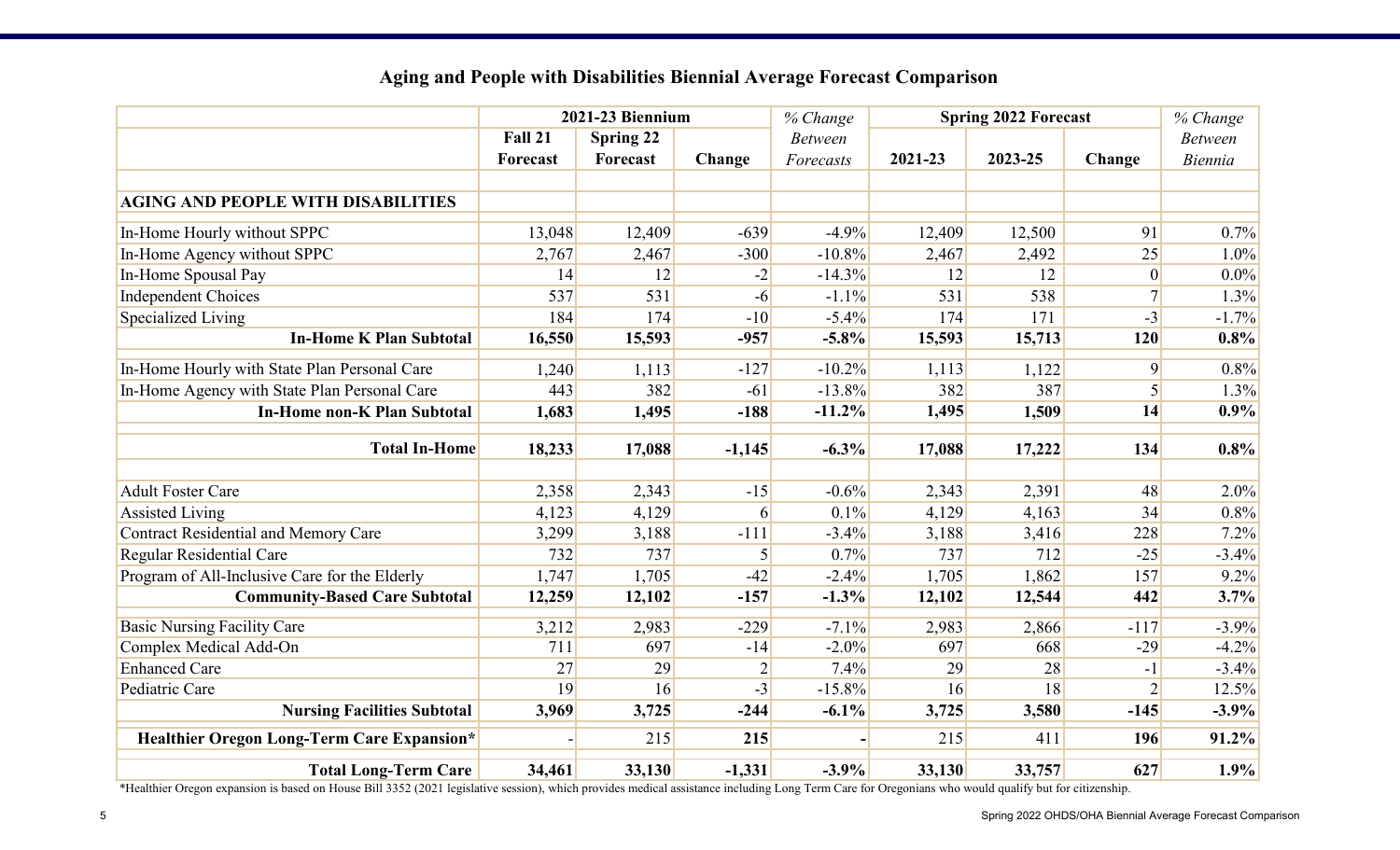|                                                              | 2021-23 Biennium |           |                | <b>Spring 2022 Forecast</b><br>% Change |         |         |                | % Change       |
|--------------------------------------------------------------|------------------|-----------|----------------|-----------------------------------------|---------|---------|----------------|----------------|
|                                                              | Fall 21          | Spring 22 |                | <b>Between</b>                          |         |         |                | <b>Between</b> |
|                                                              | <b>Forecast</b>  | Forecast  | Change         | Forecasts                               | 2021-23 | 2023-25 | Change         | Biennia        |
| <b>INTELLECTUAL AND DEVELOPMENTAL</b><br><b>DISABILITIES</b> |                  |           |                |                                         |         |         |                |                |
| <b>Total Case Management Enrollment</b>                      | 32,927           | 32,931    | $\overline{4}$ | $0.0\%$                                 | 32,931  | 34,895  | 1,964          | 6.0%           |
| <b>Adult</b>                                                 |                  |           |                |                                         |         |         |                |                |
| Adult In-Home Support                                        | 9,381            | 9,515     | 134            | 1.4%                                    | 9,515   | 9,735   | 220            | 2.3%           |
| <b>I/DD</b> Foster Care                                      | 3,019            | 2,926     | $-93$          | $-3.1%$                                 | 2,926   | 2,905   | $-21$          | $-0.7%$        |
| 24 hrs Residential Care                                      | 3,070            | 3,123     | 53             | 1.7%                                    | 3,123   | 3,180   | 57             | 1.8%           |
| Supported Living                                             | 773              | 763       | $-10$          | $-1.3%$                                 | 763     | 764     |                | 0.1%           |
| Stabilization and Crisis Unit                                | 99               | 98        | $-1$           | $-1.0\%$                                | 98      | 99      |                | 1.0%           |
| <b>Children</b>                                              |                  |           |                |                                         |         |         |                |                |
| <b>I/DD</b> Foster Care                                      | 361              | 326       | $-35$          | $-9.7%$                                 | 326     | 324     | $-2$           | $-0.6%$        |
| In-Home Support for Children                                 | 4,080            | 4,050     | $-30$          | $-0.7%$                                 | 4,050   | 4,174   | 124            | 3.1%           |
| Children Intensive In-Home Services                          | 421              | 412       | $-9$           | $-2.1%$                                 | 412     | 421     | $\overline{9}$ | 2.2%           |
| Children Residential Care                                    | 199              | 191       | $-8$           | $-4.0%$                                 | 191     | 205     | 14             | 7.3%           |
| Host Homes <sup>4</sup>                                      |                  |           | $-1$           | $-14.3%$                                |         | 12      | $\mathbf{6}$   | 100.0%         |
| <b>Total I/DD Services</b>                                   | 21,403           | 21,404    | $\mathbf 1$    | $0.0\%$                                 | 21,404  | 21,807  | 403            | 1.9%           |
| <b>Other I/DD Services</b>                                   |                  |           |                |                                         |         |         |                |                |
| Employment & Day Support Activities <sup>2</sup>             | 5,022            | 6,545     | 1,523          | 30.3%                                   | 6,545   | 6,964   | 419            | 6.4%           |
| Transportation <sup>3</sup>                                  | 6,980            | 6,545     | $-435$         | $-6.2\%$                                | 6,545   | 6,964   | 419            | 6.4%           |
| Nursing Services <sup>4</sup>                                | 96               | 86        | $-10$          | $-10.4%$                                | 86      | 98      | 12             | 14.0%          |
| Behavioral Services <sup>4</sup>                             | 543              | 593       | 50             | 9.2%                                    | 593     | 582     | $-11$          | $-1.9%$        |

#### **Intellectual and Developmental Disabilities Biennial Average Forecast Comparison**

1. Some clients enrolled in Case Management do not receive any additional I/DD services.

2. Employment and DSA actuals are estimated to account for under reporting of delayed claims.

3. Transportation actuals are estimated to account for under reporting of delayed claims.

4. Host Homes, Nursing Services and Behavioral Services are new caseload categories (Fall 2021).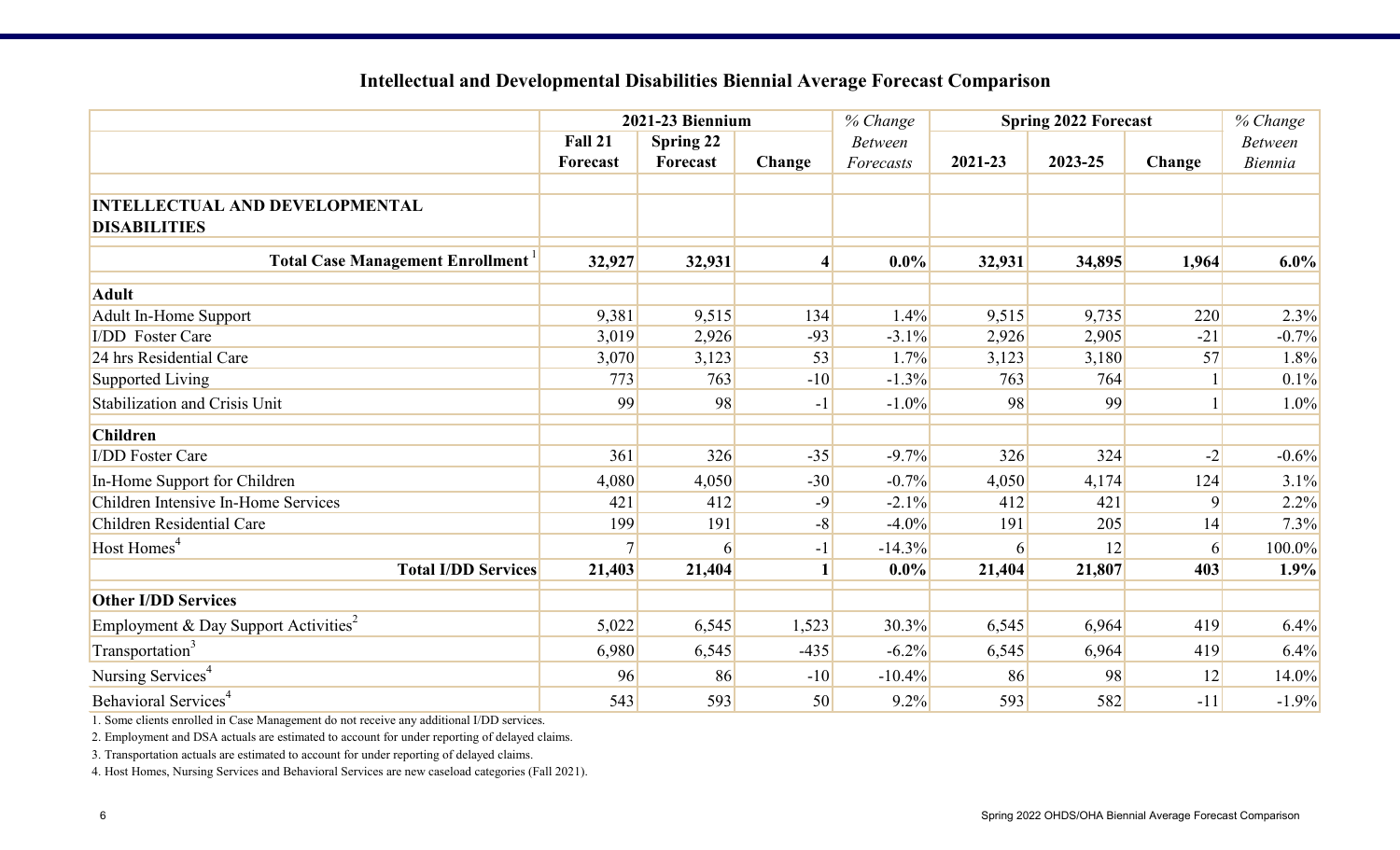### **Vocational Rehabilitation Biennial Average Forecast Comparison**

|                                        | 2021-23 Biennium |           |        | % Change       | <b>Spring 2022 Forecast</b> | % Change |        |                |
|----------------------------------------|------------------|-----------|--------|----------------|-----------------------------|----------|--------|----------------|
|                                        | Fall 21          | Spring 22 |        | <b>Between</b> |                             |          |        | <b>Between</b> |
|                                        | Forecast         | Forecast  | Change | Forecasts      | 2021-23                     | 2023-25  | Change | <b>Biennia</b> |
|                                        |                  |           |        |                |                             |          |        |                |
| <b>VOCATIONAL REHABILITATION</b>       |                  |           |        |                |                             |          |        |                |
| In Application                         | 758              | 678       | $-80$  | $-10.6\%$      | 678                         | 961      | 283    | 41.7%          |
| In Eligibility                         | 1,701            | 1,501'    | $-200$ | $-11.8\%$      | 1,501                       | 1,975    | 474    | 31.6%          |
| In Plan                                | 5,297            | 4,946     | $-351$ | $-6.6%$        | 4,946                       | 5,168    | 222    | 4.5%           |
| Post Employment Services <sup>2</sup>  | 49               | 55        |        | 12.2%          | 55                          | 59       | 4      | 7.3%           |
| <b>Total Vocational Rehabilitation</b> | 7,805            | 7,180     | $-625$ | $-8.0\%$       | 7,180                       | 8,163    | 983    | 13.7%          |

1. Starting Spring 2021, VR disability type caseload forecasts have been discontinued.

2. Post-Employment Services counts are lower due to change in its definition (Fall 2021).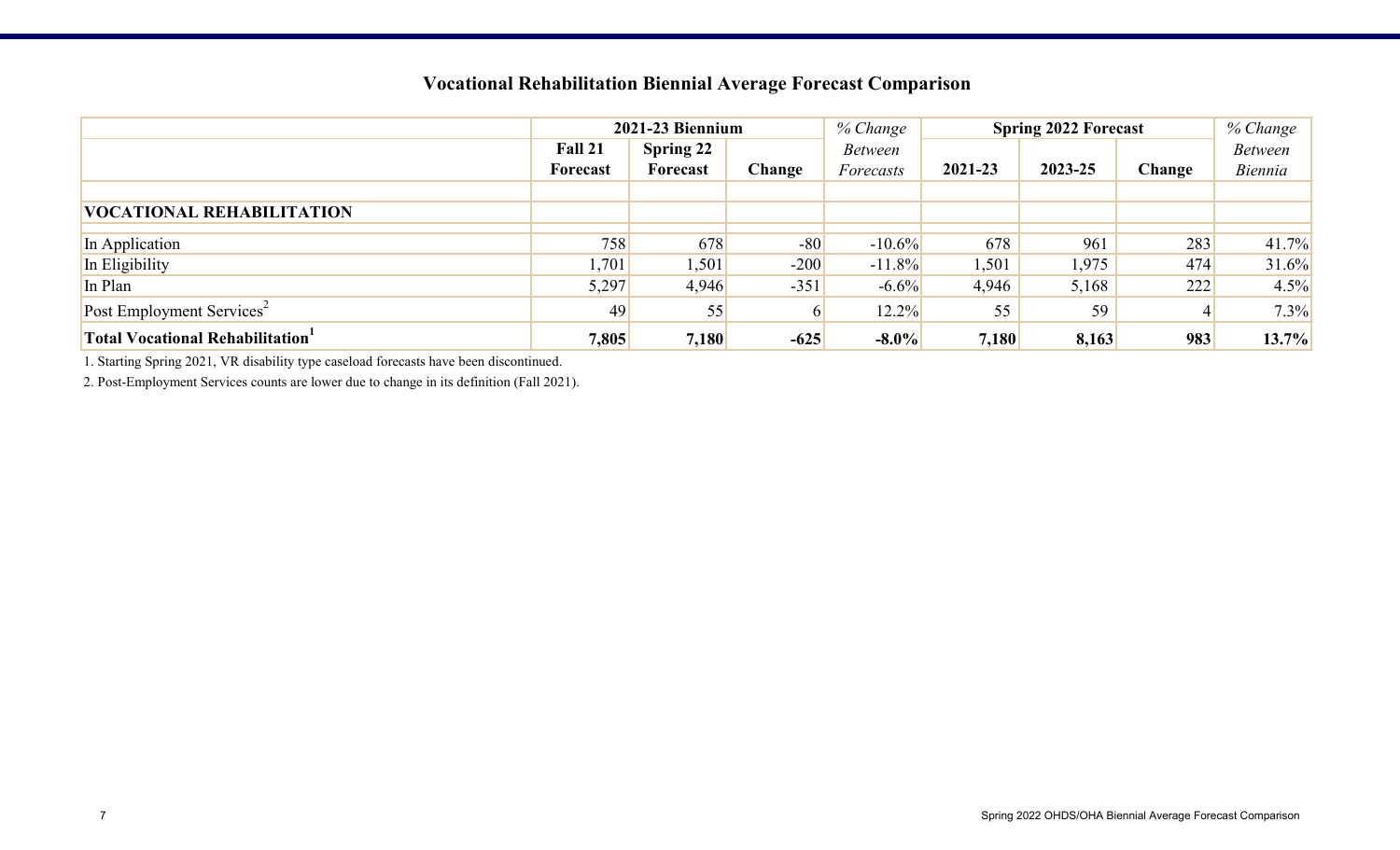## **OREGON HEALTH AUTHORITY**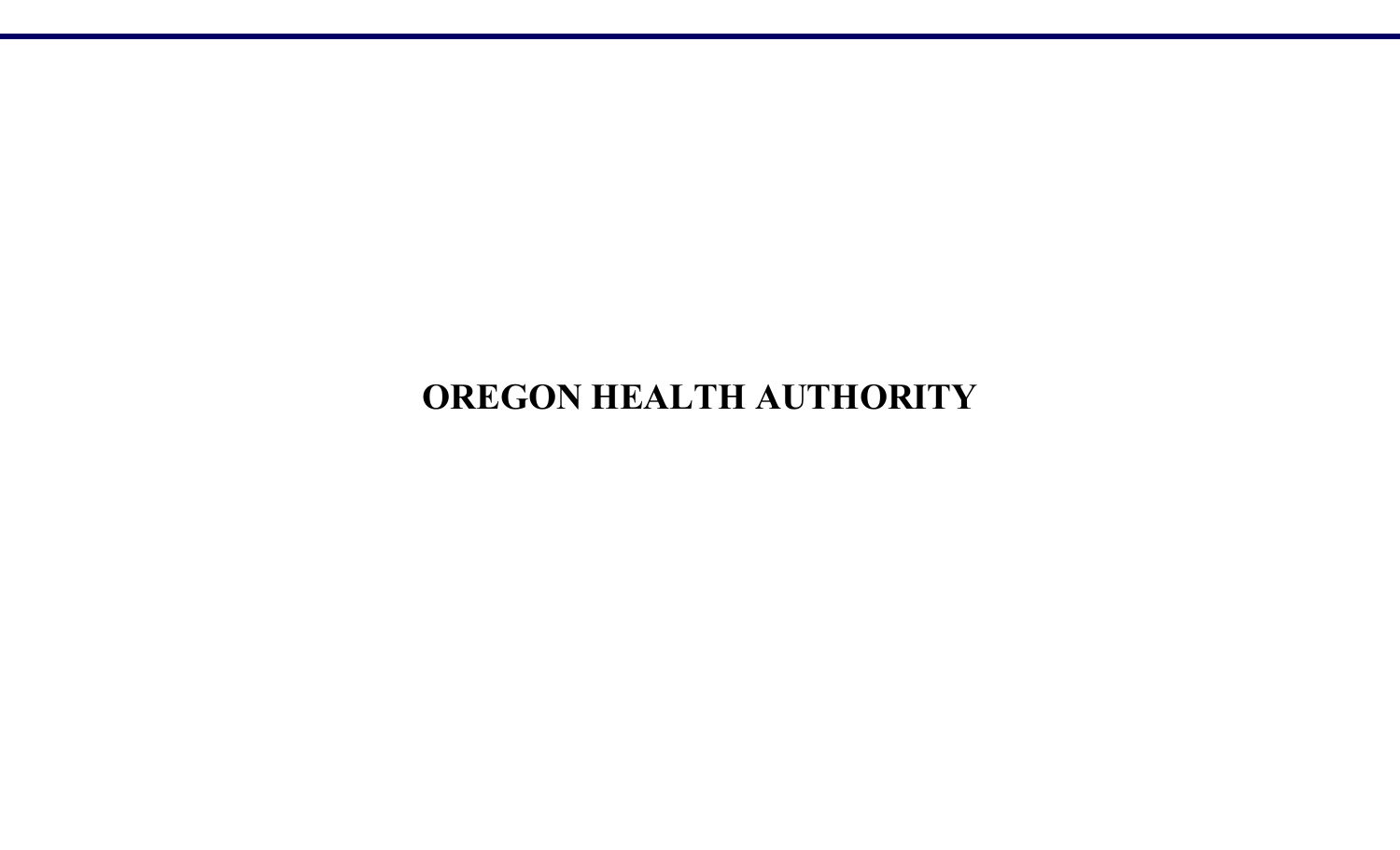|                                              |                 | 2021-23 Biennium |          | % Change       |           | <b>Spring 2022 Forecast</b> |            | % Change       |
|----------------------------------------------|-----------------|------------------|----------|----------------|-----------|-----------------------------|------------|----------------|
|                                              | Fall 21         | Spring 22        |          | <b>Between</b> |           |                             |            | <b>Between</b> |
|                                              | <b>Forecast</b> | Forecast         | Change   | Forecasts      | 2021-23   | 2023-25                     | Change     | <b>Biennia</b> |
|                                              |                 |                  |          |                |           |                             |            |                |
| <b>HEALTH SYSTEMS - MEDICAID</b>             |                 |                  |          |                |           |                             |            |                |
| <b>OHP</b>                                   |                 |                  |          |                |           |                             |            |                |
| Children's Medicaid                          | 310,403         | 313,335          | 2,932    | $0.9\%$        | 313,335   | 290,001                     | $-23,334$  | $-7.4\%$       |
| Children's Health Insurance Program          | 119,896         | 126,471          | 6,574    | 5.5%           | 126,471   | 99,315                      | $-27,155$  | $-21.5%$       |
| Foster, Substitute and Adoption Care         | 17,805          | 17,473           | $-331$   | $-1.9%$        | 17,473    | 16,789                      | $-684$     | $-3.9\%$       |
| Aid to the Blind and Disabled                | 95,610          | 95,215           | $-395$   | $-0.4%$        | 95,215    | 96,287                      | 1,072      | 1.1%           |
| Old Age Assistance                           | 64,555          | 64,312           | $-243$   | $-0.4%$        | 64,312    | 62,570                      | $-1,742$   | $-2.7%$        |
| Pregnant Women                               | 9,551           | 11,127           | 1,576    | 16.5%          | 11,127    | 14,258                      | 3,131      | 28.1%          |
| Parent, Caretaker Relative                   | 91,167          | 101,514          | 10,347   | 11.3%          | 101,514   | 101,970                     | 456        | 0.4%           |
| <b>ACA Adults</b>                            | 525,096         | 538,660          | 13,564   | 2.6%           | 538,660   | 425,249                     | $-113,412$ | $-21.1\%$      |
| Breast and Cervical Cancer Treatment Program | 171             | 168              | $-4$     | $-2.0%$        | 168       | 160                         | $-8$       | $-4.7%$        |
| Healthier Oregon - Child <sup>1</sup>        | 7,233           | 7,217            | $-16$    | $-0.2%$        | 7,217     | 8,527                       | 1,310      | 18.2%          |
| Healthier Oregon - Pregnant <sup>2</sup>     | 3,985           | 4,517            | 532      | 13.3%          | 4,517     | 2,076                       | $-2,441$   | $-54.0\%$      |
| Healthier Oregon - Adult <sup>3</sup>        |                 | 5,311            | 5,311    |                | 5,311     | 39,334                      | 34,024     | 640.6%         |
| <b>Total OHP</b>                             | 1,245,473       | 1,285,320        | 39,847   | 3.2%           | 1,285,320 | 1,156,535                   | $-128,784$ | $-10.0\%$      |
| <b>Other Medical Assistance</b>              |                 |                  |          |                |           |                             |            |                |
| Citizenship Waived Medical - Adult           | 42,246          | 38,751           | $-3,496$ | $-8.3%$        | 38,751    | $\vert 0 \vert$             | $-38,751$  | $-100.0\%$     |
| Qualified Medicare Beneficiary               | 30,663          | 30,569           | $-94$    | $-0.3%$        | 30,569    | 36,154                      | 5,586      | 18.3%          |
| <b>Other Subtotal</b>                        | 72,909          | 69,319           | $-3,590$ | $-4.9%$        | 69,319    | 36,154                      | $-33,165$  | $-47.8%$       |
| <b>Total Medicaid</b>                        | 1,318,382       | 1,354,639        | 36,257   | 2.8%           | 1,354,639 | 1,192,690                   | $-161,949$ | $-12.0%$       |
| Medicare Part A                              | 7,893           | 7,758            | $-135$   | $-1.7%$        | 7,758     | 8,200                       | 442        | 5.7%           |
| Medicare Part B                              | 152,642         | 153,995          | 1,353    | 0.9%           | 153,995   | 154,909                     | 914        | $0.6\%$        |

#### **Health Systems Medicaid Biennial Average Forecast Comparison**

Note: Healthier Oregon categories are based on House Bill 3352 (2021 legislative session), which provides medical assistance for Oregonians who would qualify but for citizenship.

1. Formerly Cover All Kids, moved into OHP for reporting purposes.

2. Formerly CWM-Prenatal, moved into OHP for reporting purposes.

3. Formerly CWM-Adults, starting July 2022, completed July 2023, counted in OHP for reporting purposes.